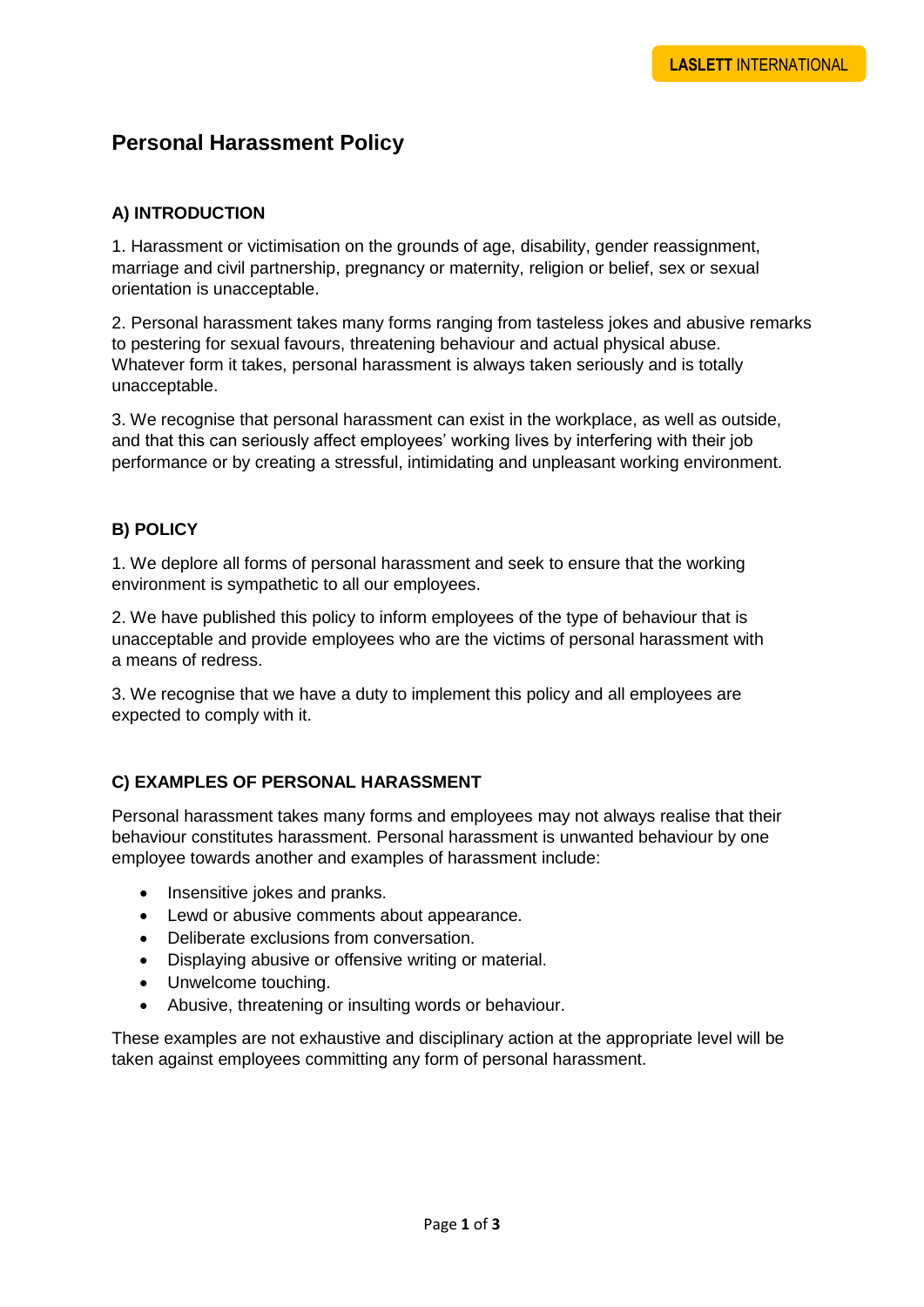### **D) COMPLAINING ABOUT PERSONAL HARASSMENT**

#### 1. Informal Complaint

We recognise that complaints of personal harassment, and particularly of sexual harassment, can sometimes be of a sensitive or intimate nature and that it may not be appropriate for you to raise the issue through our normal grievance procedure. In these circumstances you are encouraged to raise such issues with a senior colleague of your choice (whether or not that person has a direct supervisory responsibility for you) as a confidential helper. This person cannot be the Managing Director, who will be responsible for investigating the matter if it becomes a formal complaint.

 If you are the victim of minor harassment you should make it clear to the harasser on an informal basis that their behaviour is unwelcome and ask the harasser to stop. If you feel unable to do this verbally then you should hand a written request to the harasser, and your confidential helper can assist you in this.

#### 2. Formal Complaint

 Where the informal approach fails or the harassment is more serious, you should bring the matter to the attention of the Managing Director as a formal written complaint and again your confidential helper can assist you in this. If possible you should keep notes of the harassment so that the written complaint can include: -

- the name of the alleged harasser.
- the nature of the alleged harassment.
- the dates and times when the alleged harassment took place.
- the names of any witnesses.
- any action already taken by you to stop the alleged harassment.

 On receipt of a formal complaint we will take action to separate the alleged harasser to enable an uninterrupted investigation to take place. This may involve a temporary transfer of the alleged harasser to another work area or suspension with contractual pay until the matter is resolved.

 The person dealing with the complaint will invite you to attend a meeting, at a reasonable time and location, to discuss the matter and carry out a thorough investigation. You have the right to be accompanied at such a meeting by your confidential helper or another work colleague of your choice and you must take all reasonable steps to attend. Those involved in the investigation will be expected to act in confidence and any breach of confidence will be a disciplinary matter.

 On conclusion of the investigation which will normally be within ten working days of the meeting with you, a draft report of the findings and of the investigator's proposed decision will be sent, in writing, to you and to the alleged harasser.

 If you (or the alleged harasser) are dissatisfied with the draft report or with the proposed decision this should be raised with the investigator within five working days of receiving the draft. Every aspect will considered by the investigator before a final report is sent (in writing) to you and to the alleged harasser. You have the right to appeal against the findings of the investigator in accordance with the appeal provisions of the grievance procedure.